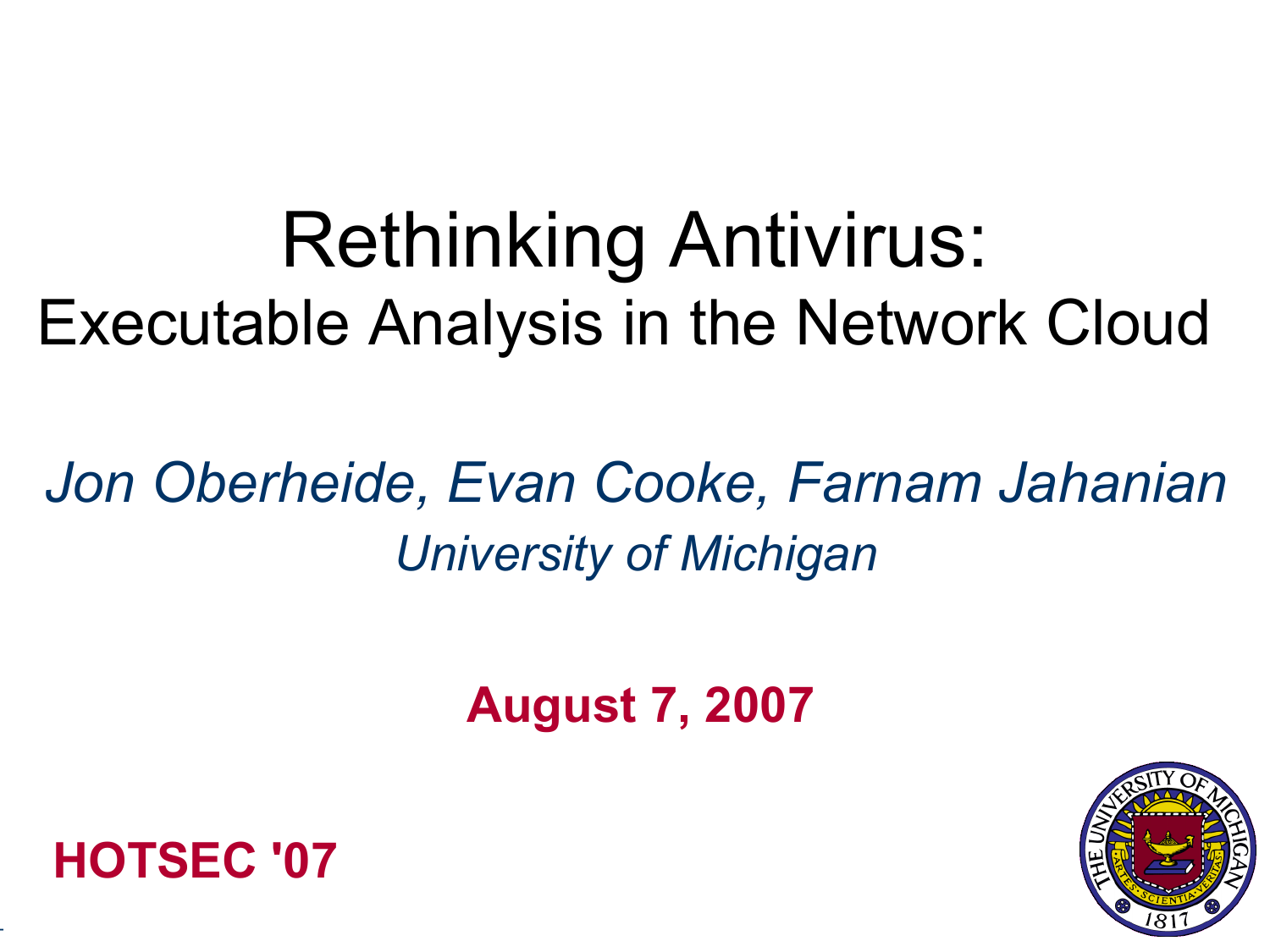

#### Antivirus is the predominate method of detecting and stopping malicious software

- AV fails to detect modern threats
	- Worst: 54.9% Best: 86.6% Avg: ~76%
- AV host software is complex
	- Maintenance overhead
		- Frequent signature updates
	- Risk of security vulnerabilities
		- Rinbot Symantec remote exploit

| <b>Antivirus</b>   | <b>Detected</b> |
|--------------------|-----------------|
| Avast              | 84.7%           |
| ClamAV             | 59.7%           |
| F-Prot             | 79.9%           |
| <b>F-Secure</b>    | 86.6%           |
| Kaspersky          | 85.3%           |
| <b>McAfee</b>      | 54.9%           |
| Symantec           | 81.9%           |
| <b>Trend Micro</b> | 82.0%           |

**AML dataset of 5066 samples (Sept '06 – May '07)**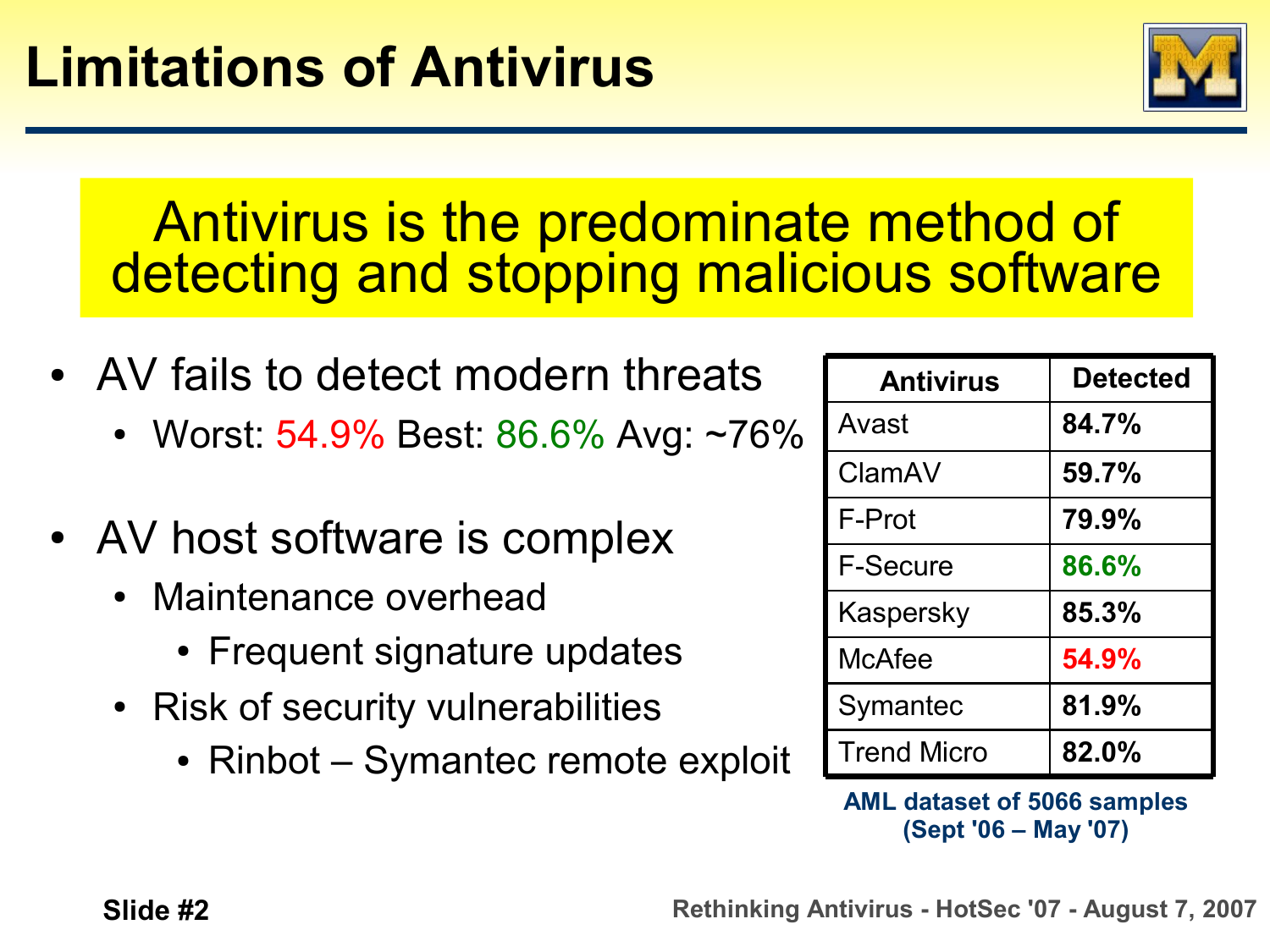### **AV as a In-Cloud Network Service**





- Attributes of an in-cloud antivirus network service
	- Parallel analysis with multiple detection engines
	- Simplified host agent software
	- Centralized management and network-wide visibility
	- Information sharing between detection engines

 **Slide #3 Rethinking Antivirus - HotSec '07 - August 7, 2007**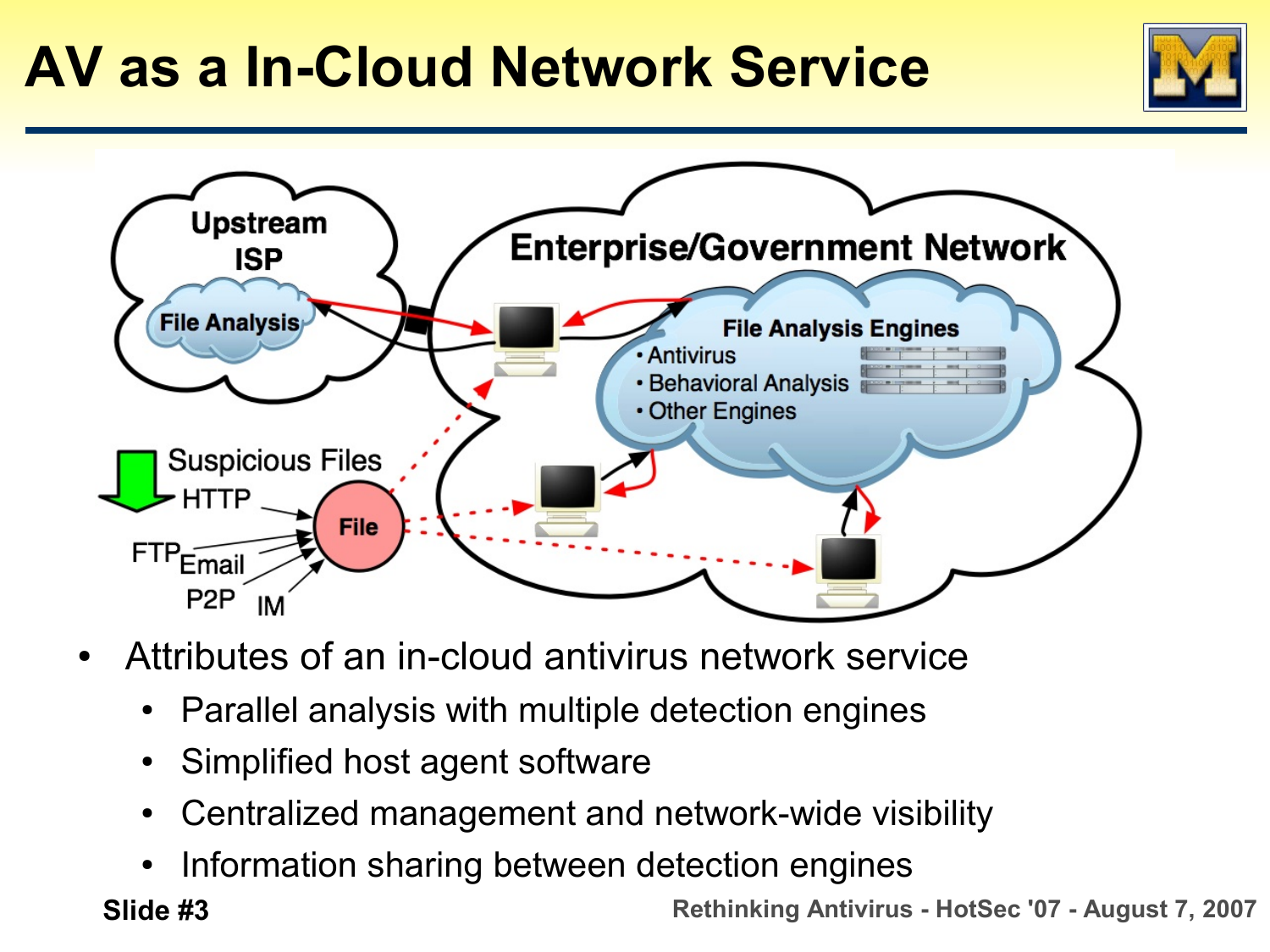#### **More is Better**

- Multiple detection engines
	- Parallel, scalable analysis
	- Heterogeneous engines
	- Increased detection coverage
- Detection engine classes
	- Antivirus products
	- **Behavioral simulators**
	- Other detectors
		- Static and dynamic analysis
		- Easily extended for new engines



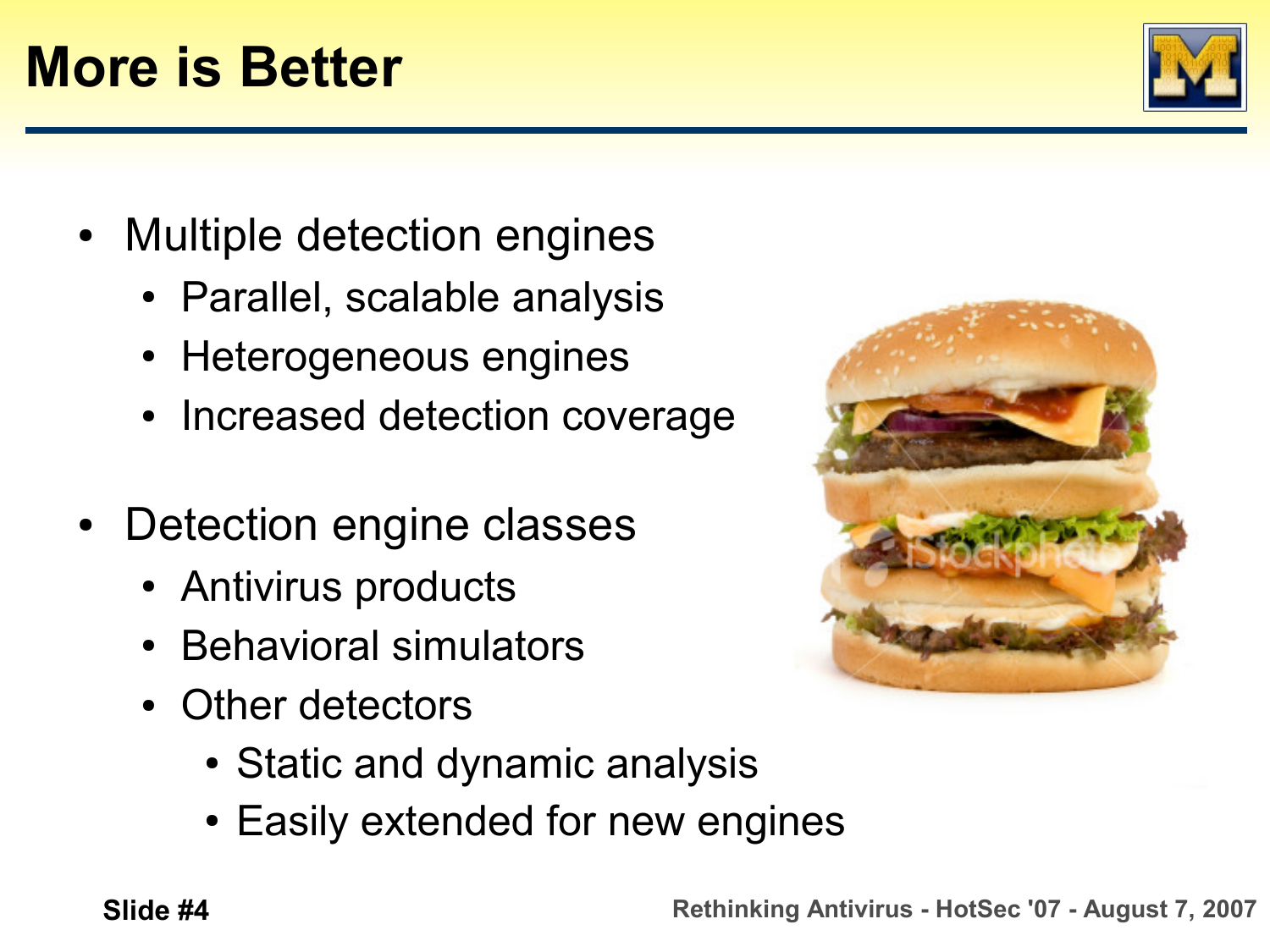## **Keep It Simple Stupid**

- Simplified host agent software
	- **Eliminate frequent updates**
	- Mobile and other resource-constrained devices
	- Reduce vulnerability profile
- Centralized management
	- Network-wide visibility
		- Malicious threats
		- Legitimate executable usage



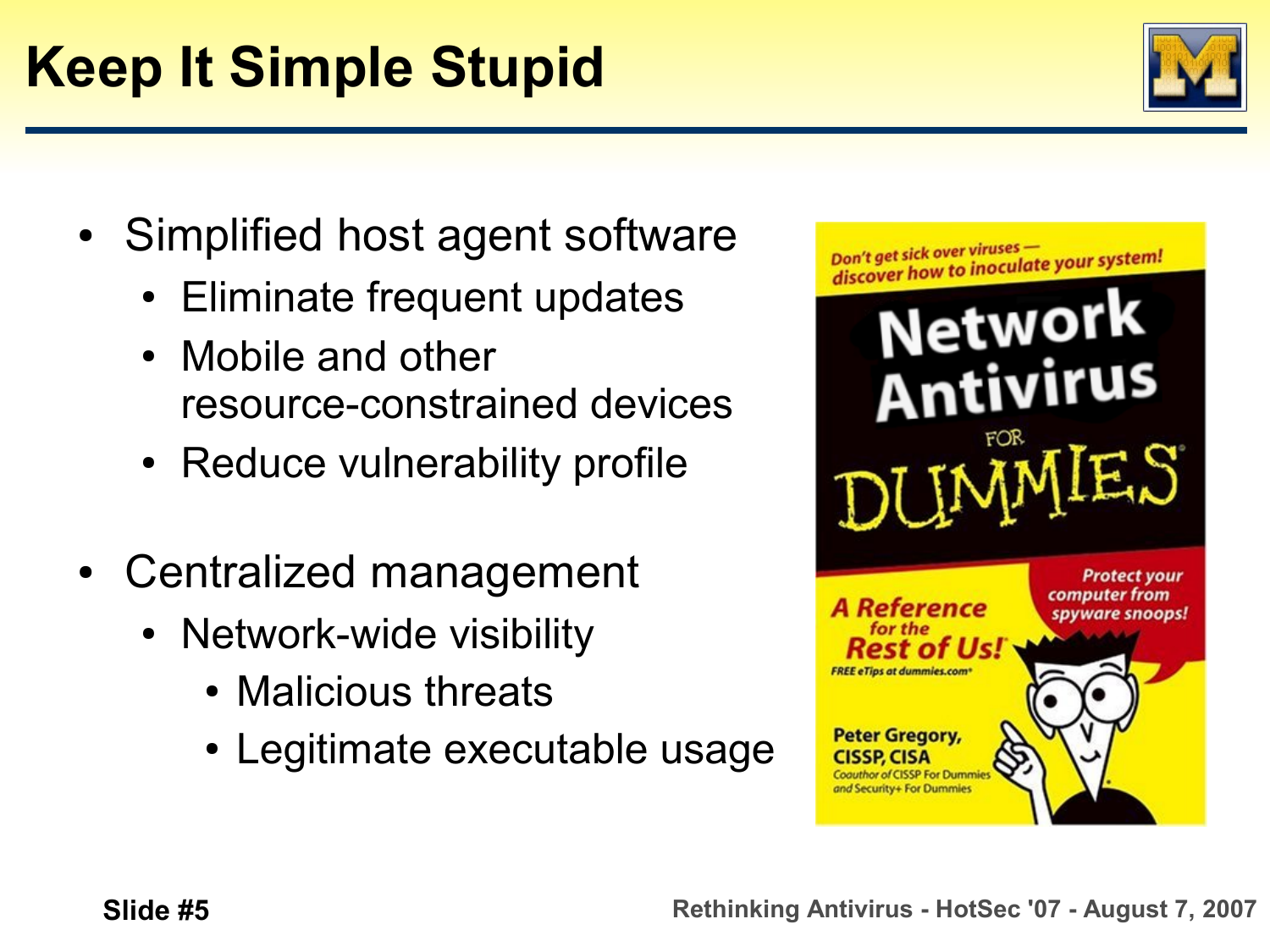

- Detection engines can share info
	- Correlation enables greater detection coverage
	- Caching mechanisms enable performance enhancements
- Example scenario
	- Malicious executable not detected by antivirus engines
	- Behavioral engine finds behavior identical to a previous executable detected by antivirus
	- Executable flagged as malicious

**Share Bear says...** *Sharing is caring! Stop that malware!*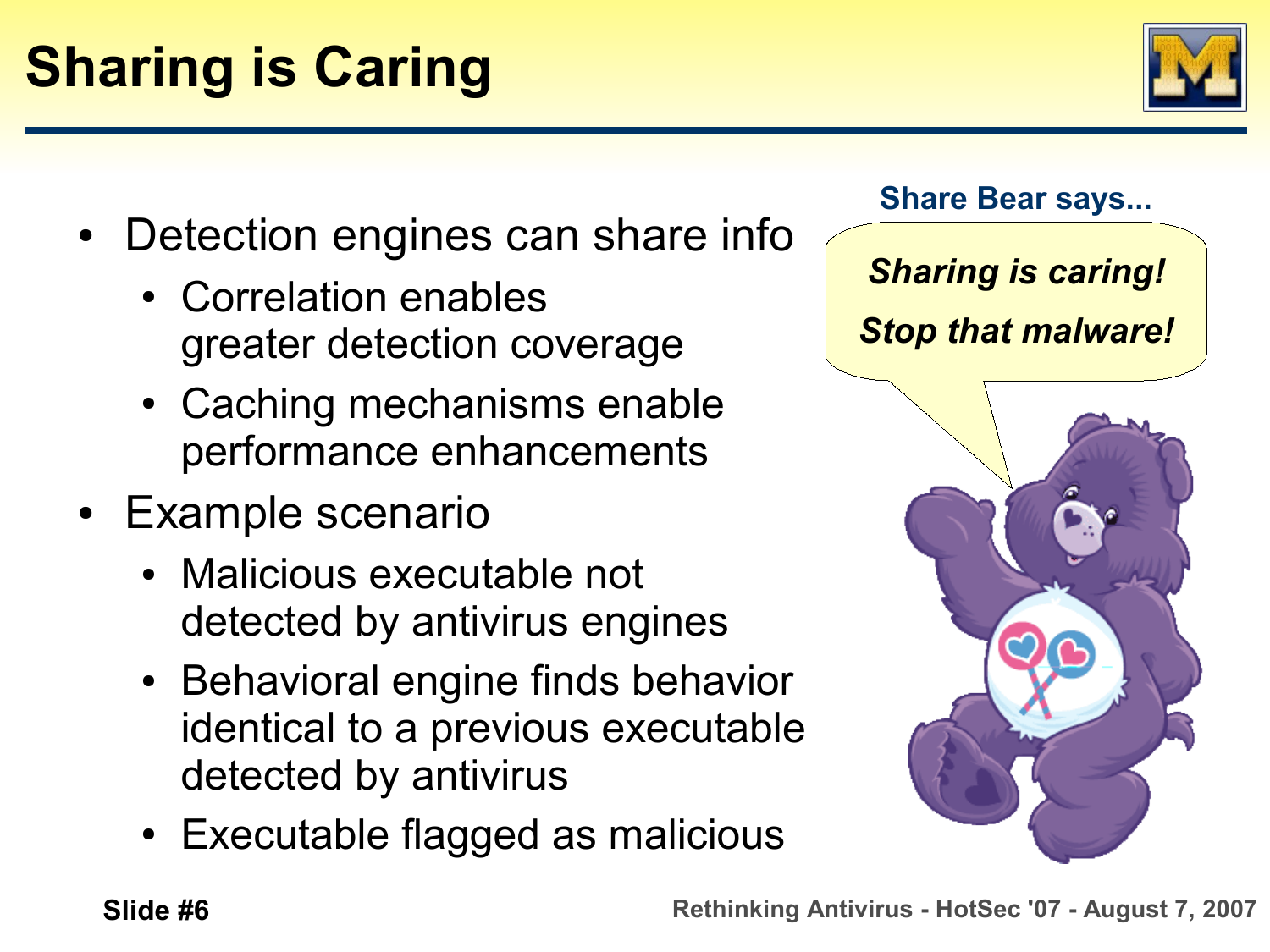



component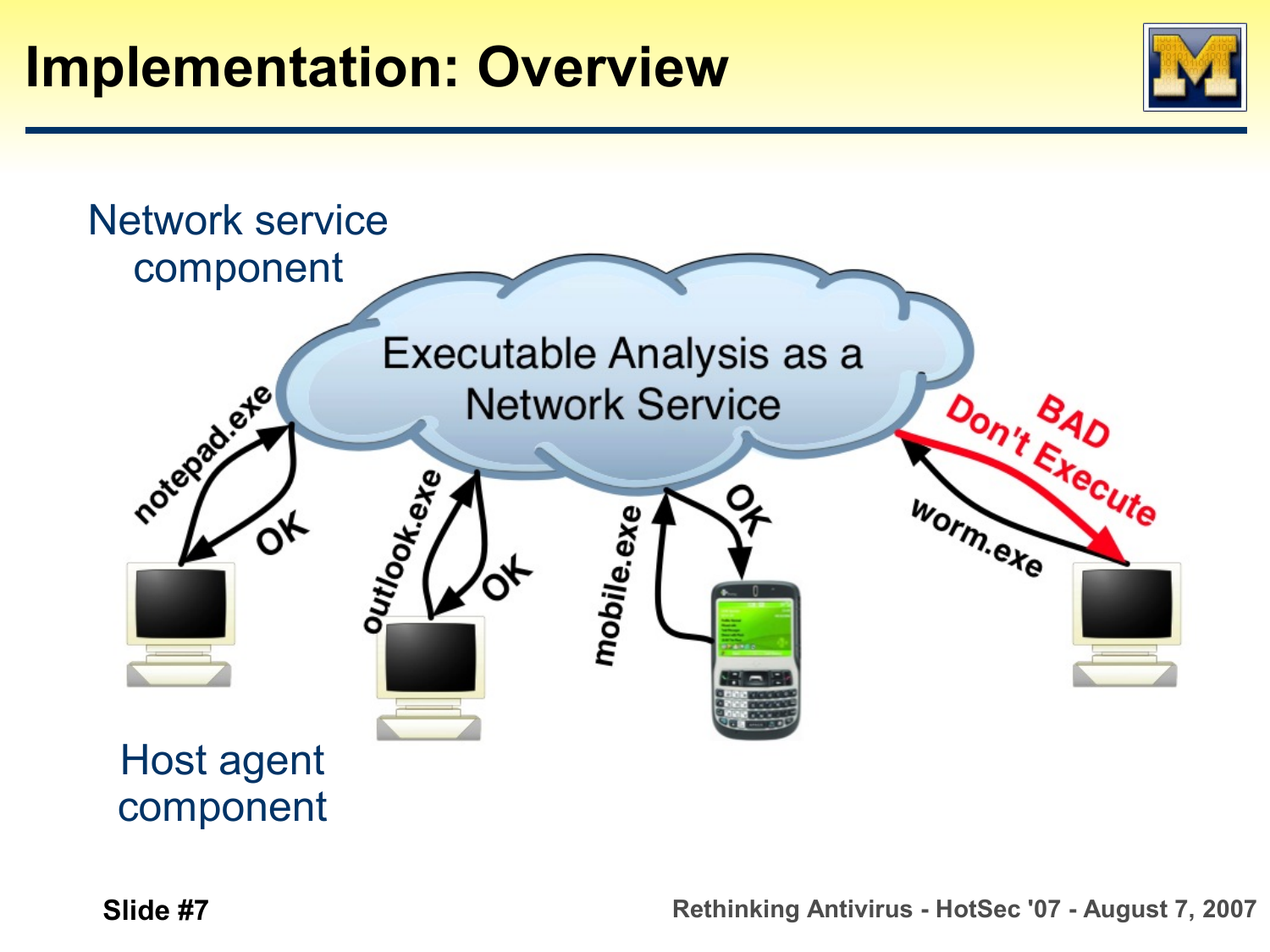

- The *host agent* detects a new *executable* on host
- The *host agent* blocks access to the *executable*
- *Executable* checked against local black/white lists
- The *host agent* sends hash of the *executable* to the *network service*
- The *network service* checks the hash against its black/white lists
- The *host agent* sends the *executable* to the *network service* for analysis
- The *network service* analyzes the *executable* and sends a threat report back to the *host agent*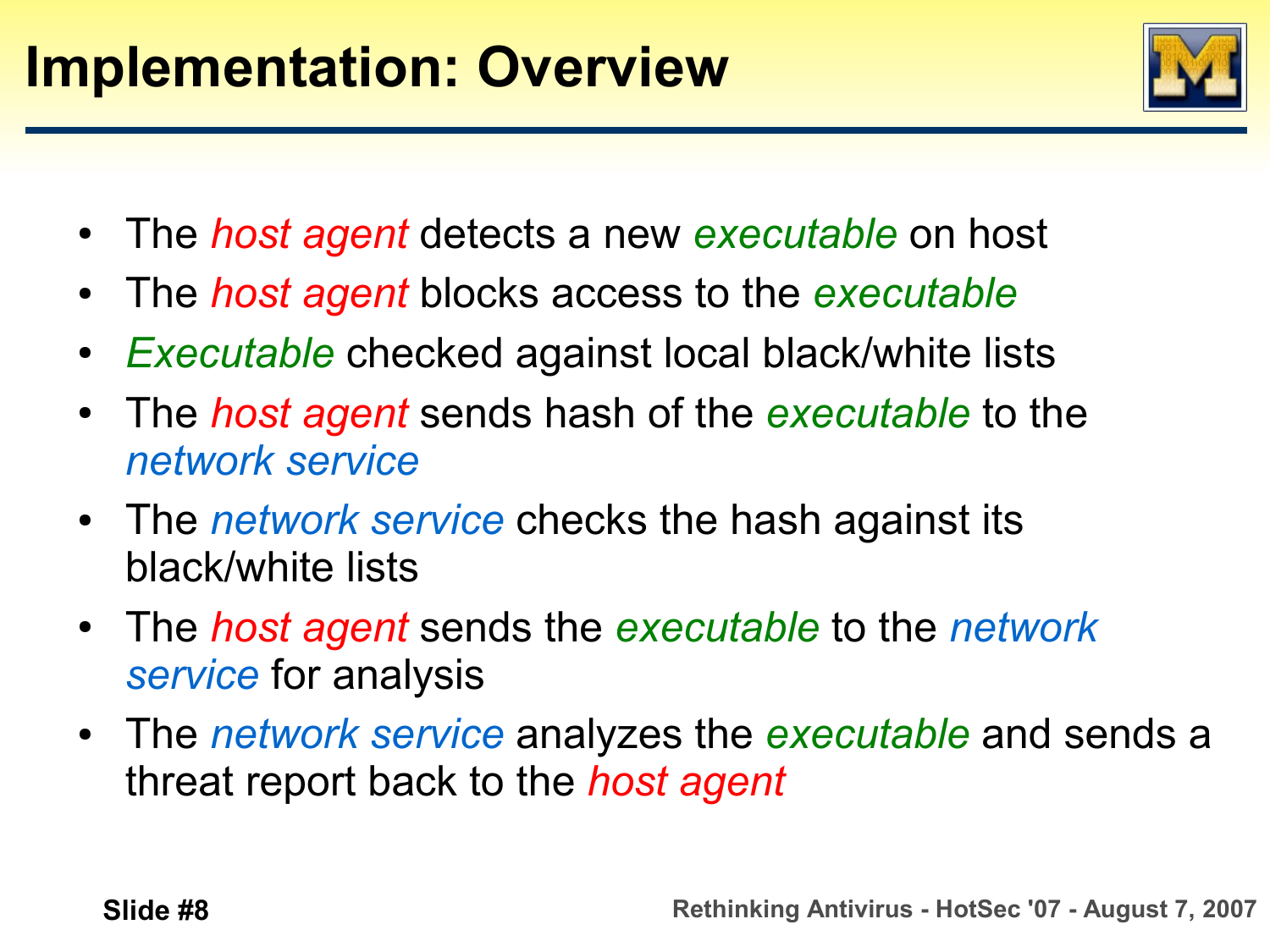#### **Implementation: Host Agent**

- Win32 Implementation
	- Local black/white list cache
	- File system notifications
	- CreateProcess API hooking
- Disconnected operation
	- Mobile, DoS, outage
	- Policy decision
		- Fail-over local AV

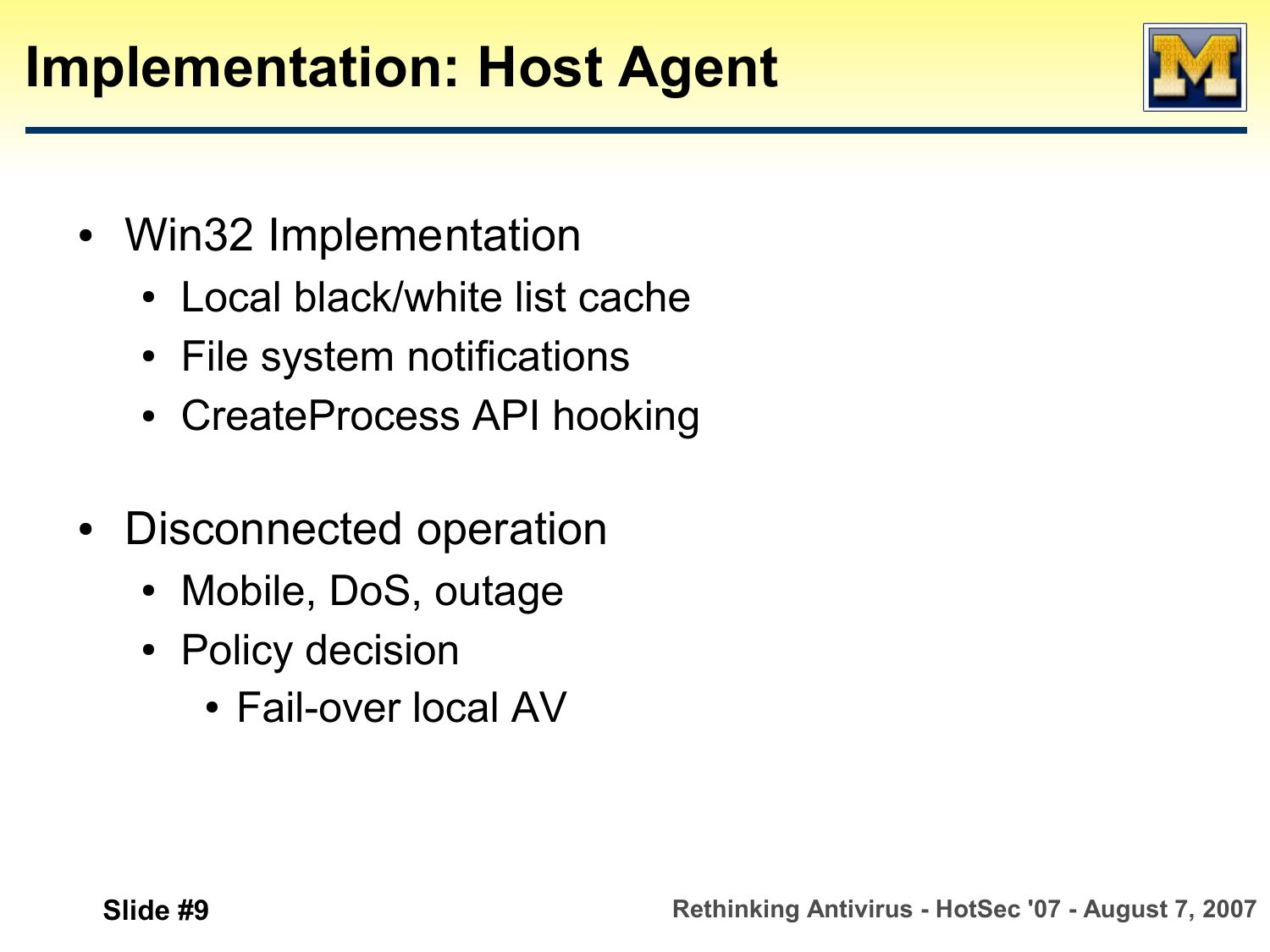### **Implementation: Network Service**

- In-cloud network service
	- Virtualized detection engines
		- VMware-based containers
		- Scalability and security
	- Remote black/white list caching
	- Multiple engines running in cluster
		- Antivirus products
		- Behavioral engines
			- Norman Sandbox Analyzer
			- VMware/VTrace Profiler
		- Extensible to new engines

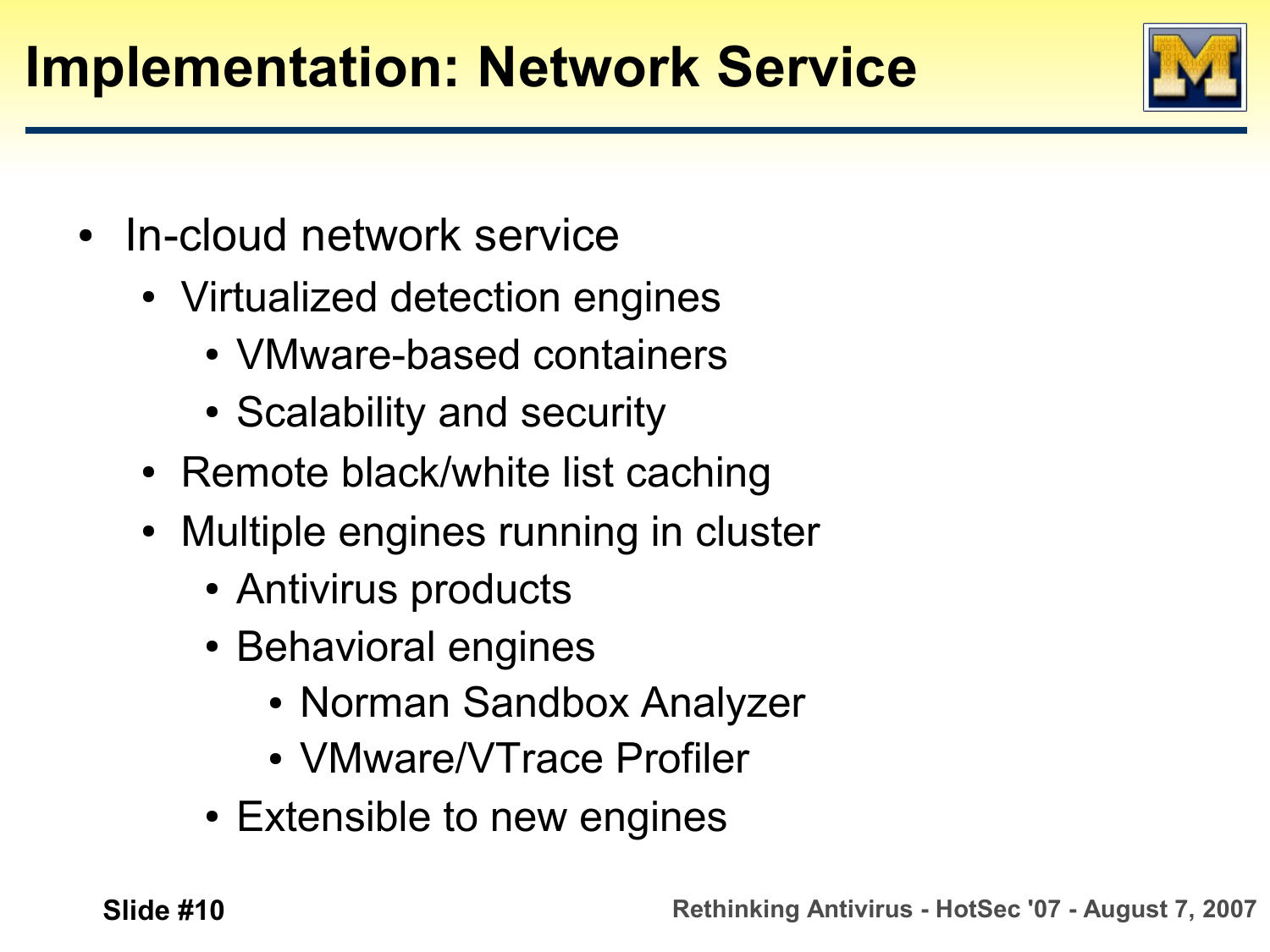#### **Initial Results: Coverage**



| #              | <b>Antivirus Products Run in Parallel</b>                           | <b>Detected</b> |
|----------------|---------------------------------------------------------------------|-----------------|
|                | F-Secure                                                            | 86.59%          |
| $\overline{2}$ | <b>Trend, Avast</b>                                                 | 92.93%          |
| 3              | Trend, F-Secure, Avast                                              | 94.63%          |
| $\overline{4}$ | ClamAV, Symantec, Trend, Avast                                      | 95.34%          |
| 5              | ClamAV, Symantec, Trend, F-Secure, Avast                            | 95.85%          |
| 6              | F-Prot, ClamAV, Symantec, Trend, F-Secure, Avast                    | 96.15%          |
| $\overline{7}$ | Mcafee, F-Prot, ClamAV, Symantec, Trend, Kaspersky, Avast           | 96.23%          |
| 8              | Mcafee, F-Prot, ClamAV, Symantec, Trend, F-Secure, Kaspersky, Avast | 96.23%          |

- Multiple AV engines detect 4875 of 5066, 191 undetected
- Correlation with behavioral analysis
	- 92 of 191 have identical behavior to known malicious samples

#### **Total detection coverage of over 98%**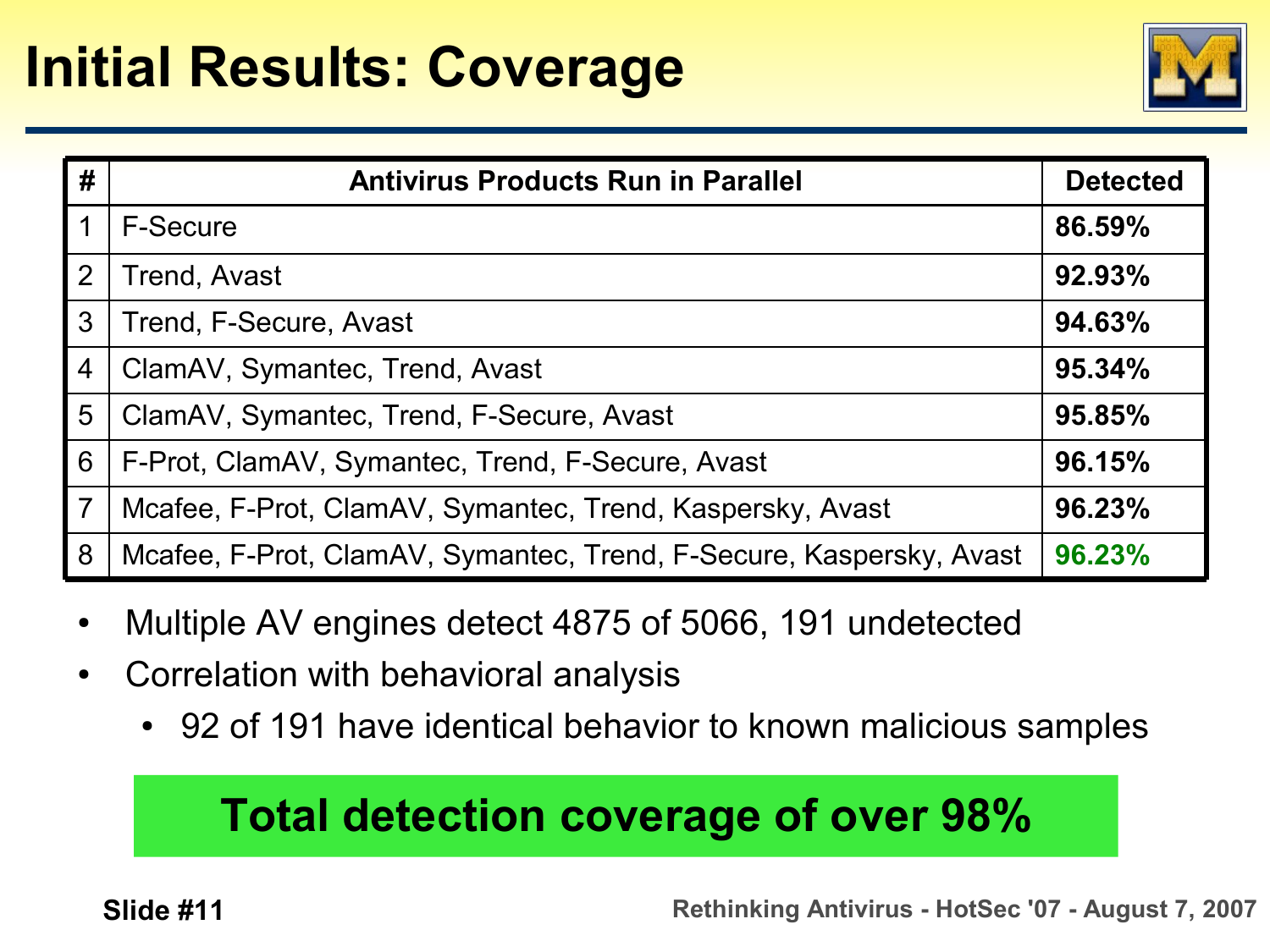#### **Initial Results: Performance**

- Local Network Assumptions
	- Low-latency (<100ms)
	- High-speed (>=100Mbps)
- Analysis times of legitimate and malicious samples:

| <b>Legitimate Dataset</b> |               |
|---------------------------|---------------|
| <b>Executables</b>        | 472           |
| <b>Avg Size</b>           | <b>183 KB</b> |
| Avg AV Time               | 0.05s         |
| Worst AV Avg              | 0.14s         |

| <b>Malicious Dataset</b> |               |
|--------------------------|---------------|
| <b>Executables</b>       | 5066          |
| Avg Size                 | <b>366 KB</b> |
| Avg AV Time              | 0.48s         |
| Worst AV Avg             | 0.91s         |

#### **Reasonable analysis times (<1 second)**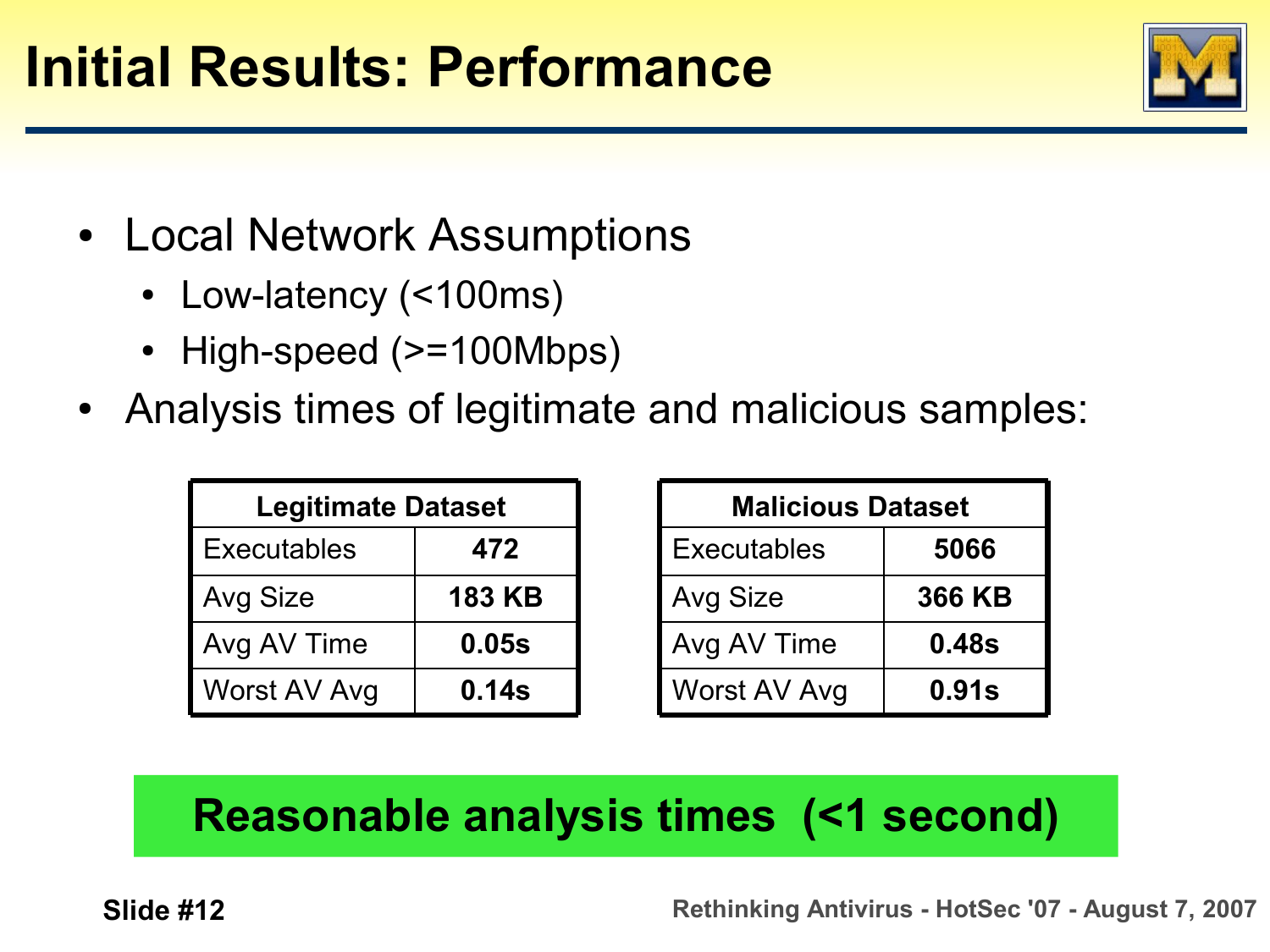

- Are black/white list caches an effective optimization to eliminate redundant analysis?
- Dataset from mwcollect Alliance
	- /18 network, 2 month period
	- 213 distinct executables
		- $\cdot$  seen over 2.5 million times
		- 49 seen once, 164 seen multiple

#### **Preliminary results indicate effective hit rates**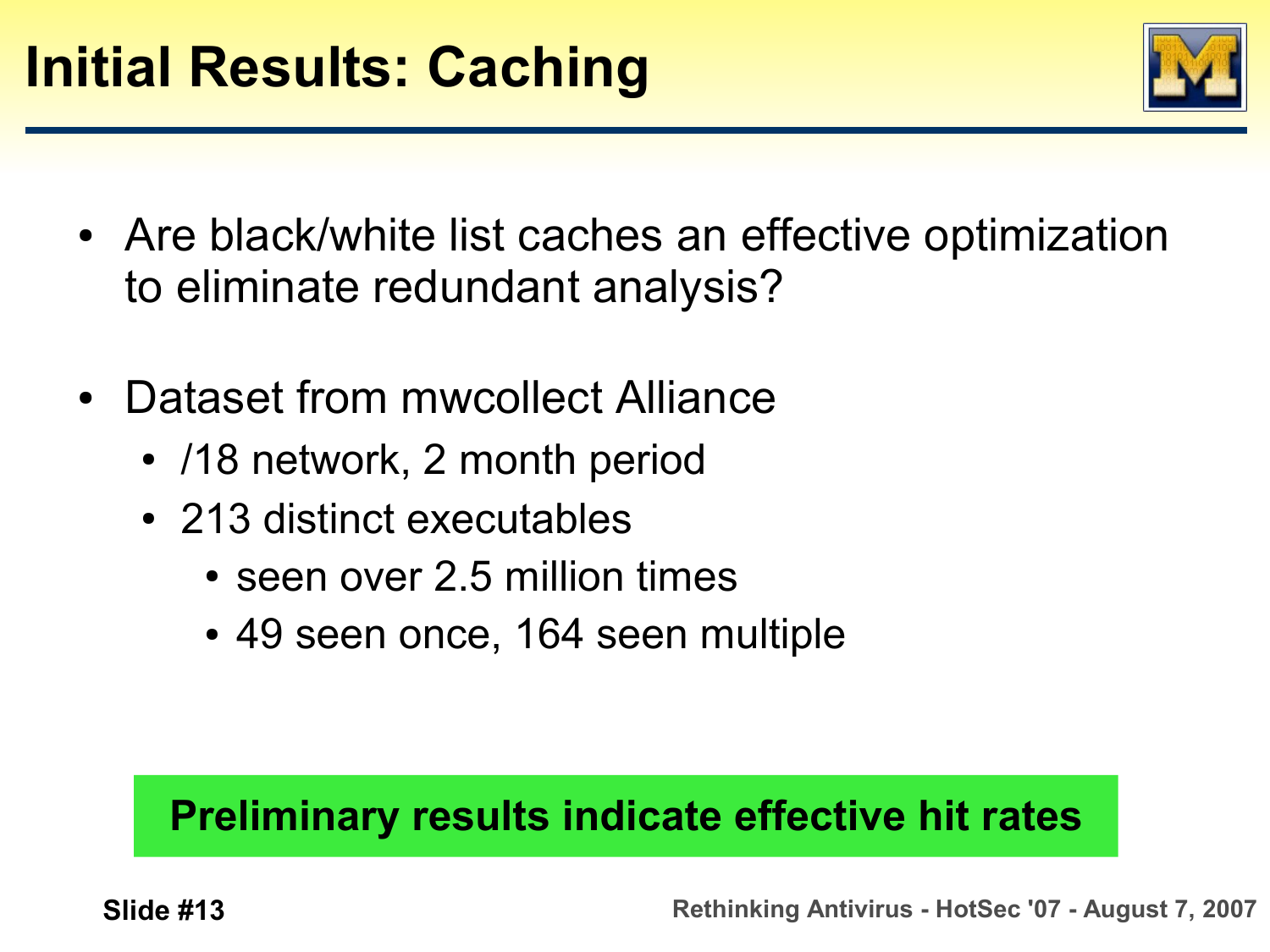### **Wrap-up**



- Initial prototype feasibility
	- Coverage: increased!
		- Over 98% in dataset
	- Performance: acceptable!
		- Potentially increased perf w/caching
	- Deployability: positive!
		- Better management/visibility
- Future developments and evaluation
	- Production-grade implementation
	- University deployment  $($   $\neg$ 1k hosts)
- In-cloud network security service
	- enterprise cloud, organizational networks, upstream ISP